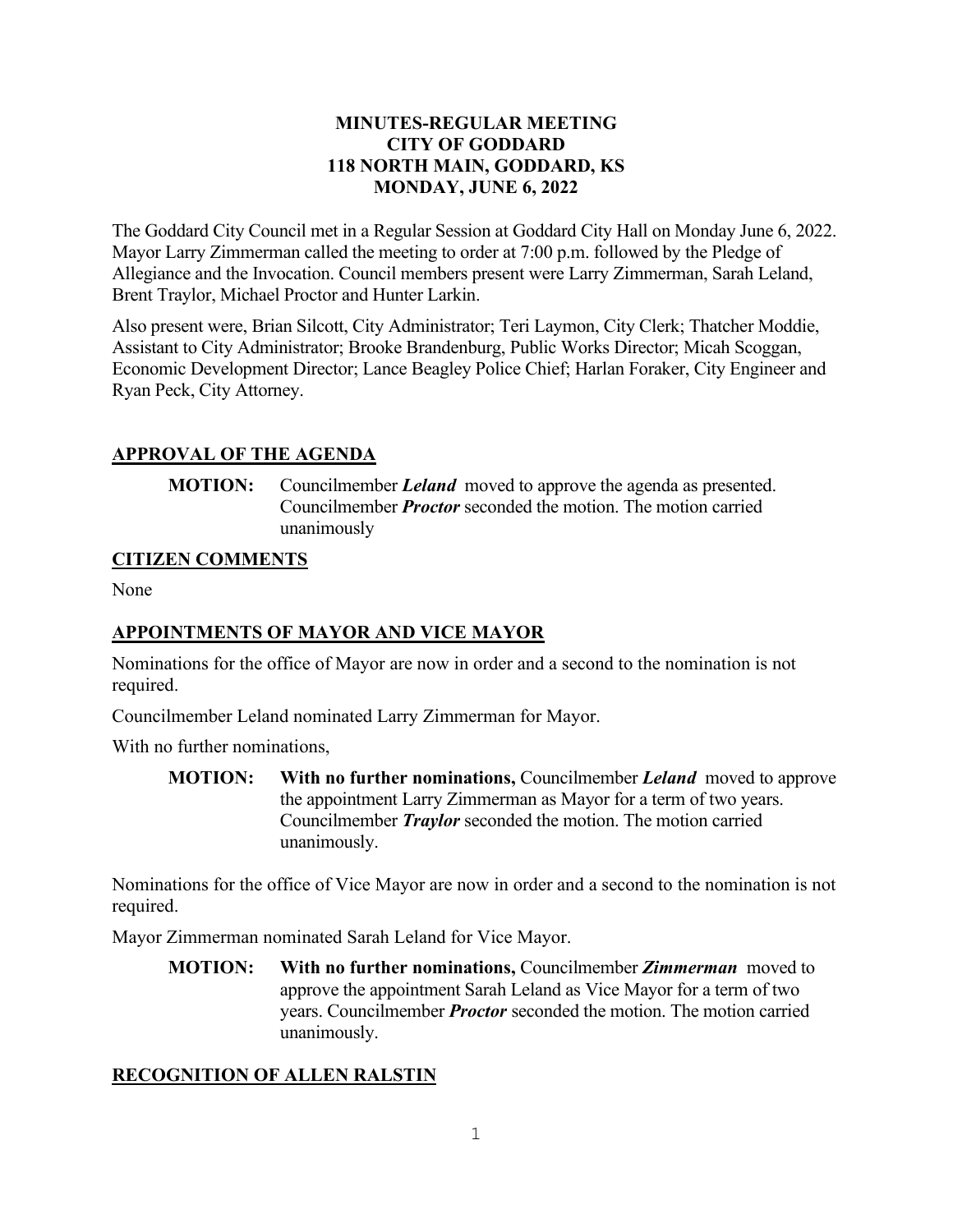*City Council Minutes June 6, 2022*

Brooke Brandenburg, Public Works Director, introduced Allen Ralstin to the City Council, who on May 24<sup>th</sup> passed a very detailed and difficult skills and knowledge exam and earned a Water Operator II certification from the State of Kansas.

Allen has been with Goddard Public Works since 2019. Prior to joining our team, he worked for the City of Mulvane, spending 9 years in the Parks Department and four years as a fire fighter. After leaving Mulvane Allen worked as an equipment operator and road maintainer for Kansas Dept of Transportation for ten years.

Allen and has been married to Sarah for nearly 20 years and they have two children, 12-year-old daughter Morgan and 8-year-old son Wilson.

## **APPROVAL OF THE CONSENT AGENDA**

## **SUMMERBALL SHOWDOWN FUNDING REQUEST**

Thatcher Moddie, Assistant to the City Administrator explained that the Summerball Showdown nonprofit group, who is hosting this year's tournament in Goddard, requested funding for the event at the May 16, 2022, Regular City Council meeting and the agenda item was tabled to this meeting. Moddie explained that the city typically provides support for similar community events that have a large public draw and community focus. The city currently budgets around \$5,000 for similar events. If approved, the expenditure would be allocated to 61-510-9998 Tourism Promotion Fund, Economic Development, contribution to non-governmental organizations.

Councilmember Leland stated that she would be comfortable with donating around \$1,000.00 which would go toward one-half of the admission for 50 children into the mini camp.

**MOTION:** Councilmember *Leland* moved to authorize the donation of \$1,000 to the Summerball Showdown event. Councilmember *Traylor* seconded the motion. The motion carried unanimously.

## **RESOLUTION AUTHORIZING THE OFFERING FOR SALE OF SERIES 2022-02 GENERAL OBLIGATION TEMPORARY NOTES**

Brian Silcott, City Administrator, presented a proposed resolution authorizing the preparation and distribution of a preliminary official statement and all other preliminary action necessary for the issuance, sale, and delivery of General Obligation temporary notes in the principal amount not to exceed \$7,100,000 for a term of 3 years. The notes will be issued in denominations as set forth in the Note Purchase Agreement. Interest and issuance costs will be included upon conclusion of the placement. Delivery of the notes is scheduled for July 21, 2022, with annual payments occurring on June 1 and December 1. The first payment will occur on December 1, 2022, with a three-year term and a maturity date of December 1, 2025. The final capitalized interest payment will occur on June 1, 2025. This term period coincides with the issuance

**MOTION:** Councilmember *Traylor* moved to approve the Consent Agenda as presented. Councilmember *Leland* seconded the motion. The motion carried unanimously.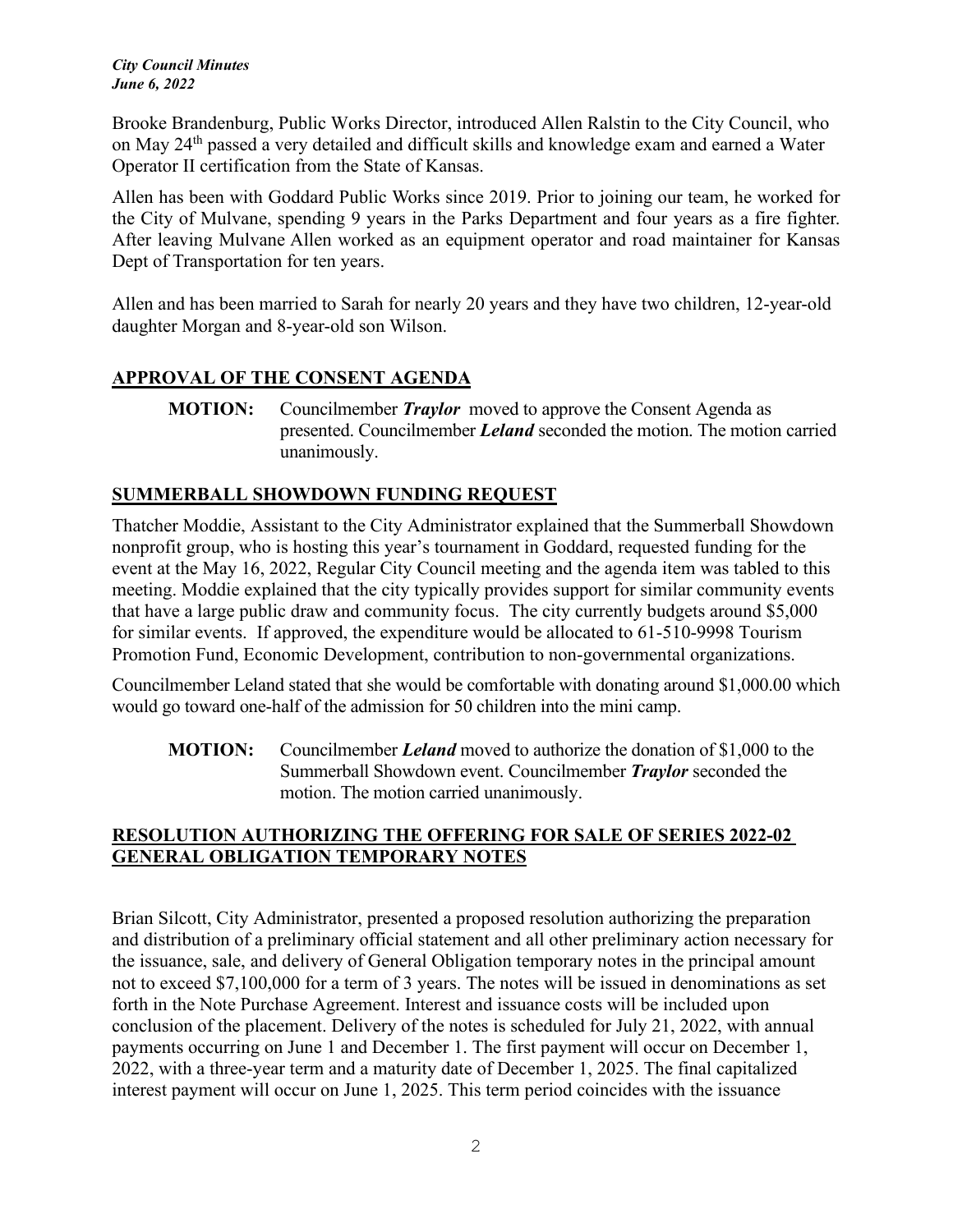*City Council Minutes June 6, 2022*

timeline of the Clover Leaf Farms Addition special assessment petitions. The notes can be redeemed in whole or in part on or after December 1, 2023. The Confirmation resolution for the sale of the temporary notes for their delivery will be presented at the June 20, 2022, regular city council.

In accordance with state statutes and developer petitions, upon maturity these General Obligation Temporary Notes will be "converted" or "rolled" into longer term General Obligation Bonds through the special assessment process outlined in K.S.A. 12-6a01 *et seq.* The issuance complies with and conforms to the adopted Resolutions 22-09, 22-10, 22-11, 22-12, 22-13, and 22-14 authorizing the financed improvements.

The proposed documents have been reviewed by Bond Counsel Kevin Cowan of Gilmore & Bell and City Attorney Ryan Peck who "Approve as to Form". The resolution complies with Rule G-32 of the Municipal Securities Rulemaking Board, Securities and Exchange Commission Rule 15c2-12; Rule 15c2-12(b)(1); and K.S.A. 12-6a01 *et seq.* 

Silcott recommended the City Council: Approve the Resolution Authorizing the Offering for Sale Series 2022-02 General Obligation Temporary Notes for Goddard Trail's End Addition.

**MOTION:** Councilmember *Proctor* moved to adopt the resolution as presented. Councilmember *Leland* seconded the motion. The motion carried unanimously.

*Resolution #22-15*

## **SPLASH PAD SURFACING UPDATE AND DISCUSSION**

Thatcher Moddie stated there have been numerous complaints on the slickness of the Splash Park Surface. City Staff has placed "no running" and "water shoes recommended" signs out. Neighbors have described children slipping even while standing or walking. City Staff consulted with Wichita, who have put anti-slip coatings during or after construction of their splash pads. Numerous contractors have indicated it would be too late to texture the cement without risking some damage to the concrete and could result in a very rough surface that cuts feet and creates abrasions and injuries.

City Staff is seeking guidance from the City Council on what they hope to gain from a Splash Pad Surfacing. There are good, better and best options available, which can be used as corrective measures. The "Good" option has already been implemented and includes safety signage and paint stating, "Water Shoes Recommended" and "No Running". However, some parents are still reporting children slipping and falling at slower speeds.

The "Better" Option would involve an anti-slip coating to be applied such as a two-coat epoxy, brushed concrete or acid washing the surface to roughen it up and make it less slippery. This option has been utilized at Splash Pads and Walking areas of Pools in Wichita and surrounding areas. The coating lasts an estimated 6-7 years and can be easily repaired. The textured coating helps feet get a better grip, even more so with water shoes. Water also beads and flows easier than on smooth cement.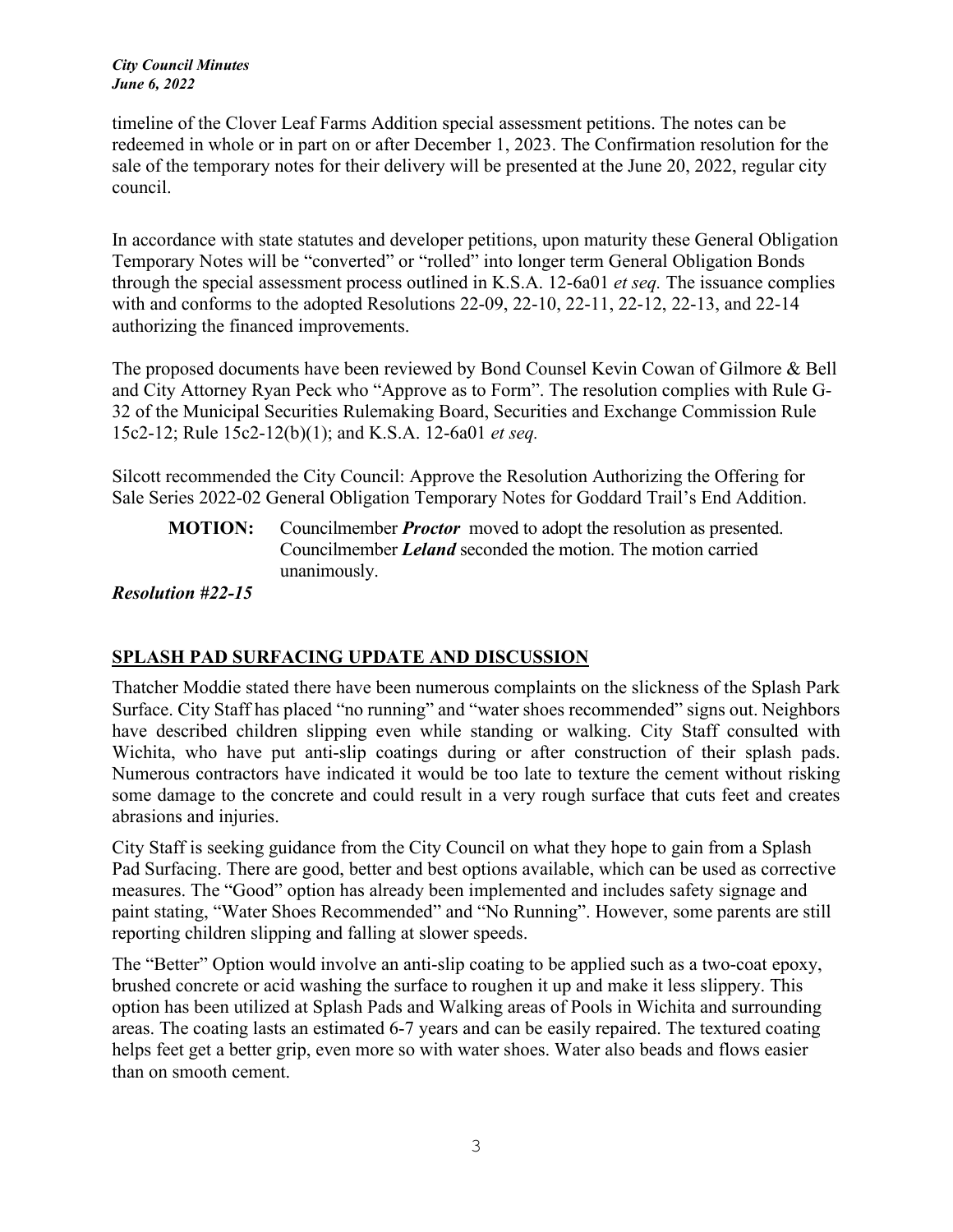#### *City Council Minutes June 6, 2022*

The third "Best" option is a professional installed rubberized, waterproof, splash pad surfacing. This would be a pour-in-place material like that on the Playground equipment, that water can pass through, is less slippery and safer for falls. This coating lasts an estimated 5-7 years and can be repaired, with a 3-year warranty. This rubberized coating offers a textured surface that is slip resistant, and some fall protection.

The associated costs with the better and best options could range from \$5,000-\$50,000

Moddie recommended the City Council: Direct staff accordingly.

It was the consensus of the governing body to direct staff to get bids on the options and to hear from the Finance Director regarding the options.

# **CITY ADMINISTRATOR'S REPORT**

Brian Silcott reviewed the progress of the STAR Bond Site and updated the City Council on the current residential developments, including Arbor Creek, Elk Ridge, Clover Leaf, Rustic Creek, Trails End. Silcott also reviewed the upcoming notable agenda items.

Silcott added that the new phone system at City Hall will be installed on Thursday, June 16, through Friday, June 17. There may be some downtime, but the transition should be quick. Staff will be trained upon installation, testing live calls.

# **GOVERNING BODY COMMENTS**

Councilmember Larkin asked the Police Chief if staff has worked with the school district regarding active shooter scenarios. Police Chief, Lance Beagley stated that they do work with the school district on these types of issues.

Councilmember Leland thanked the Council for their vote of confidence in her as a Vice Mayor.

Councilmember Traylor thanked public works staff for their continued efforts to maintain the parks and public restrooms.

Mayor Zimmerman thanked the City Council for their confidence in him as Mayor.

## **EXECUTIVE SESSION FOR PRELIMINARY DISCUSSIONS RELATING TO THE ACQUISITION OF REAL PROPERTY K.S.A. 75-4519 (b) (6)**

**MOTION:** Councilmember *Proctor* moved to recess into executive session for the preliminary discussion relating to the acquisition of real property K.S.A 75- 4319 (b) (6), to include the City Attorney, City Administrator, and Director of Community Development. We will reconvene the open meeting in the City Council Chamber at 8:07. Councilmember *Traylor* seconded the motion*.* The motion carried unanimously.

## *The City Council recessed into executive session at 7:52 p.m. and reconvened at 8:07 p.m. Larry Zimmerman announced there was no binding action taken in executive session***.**